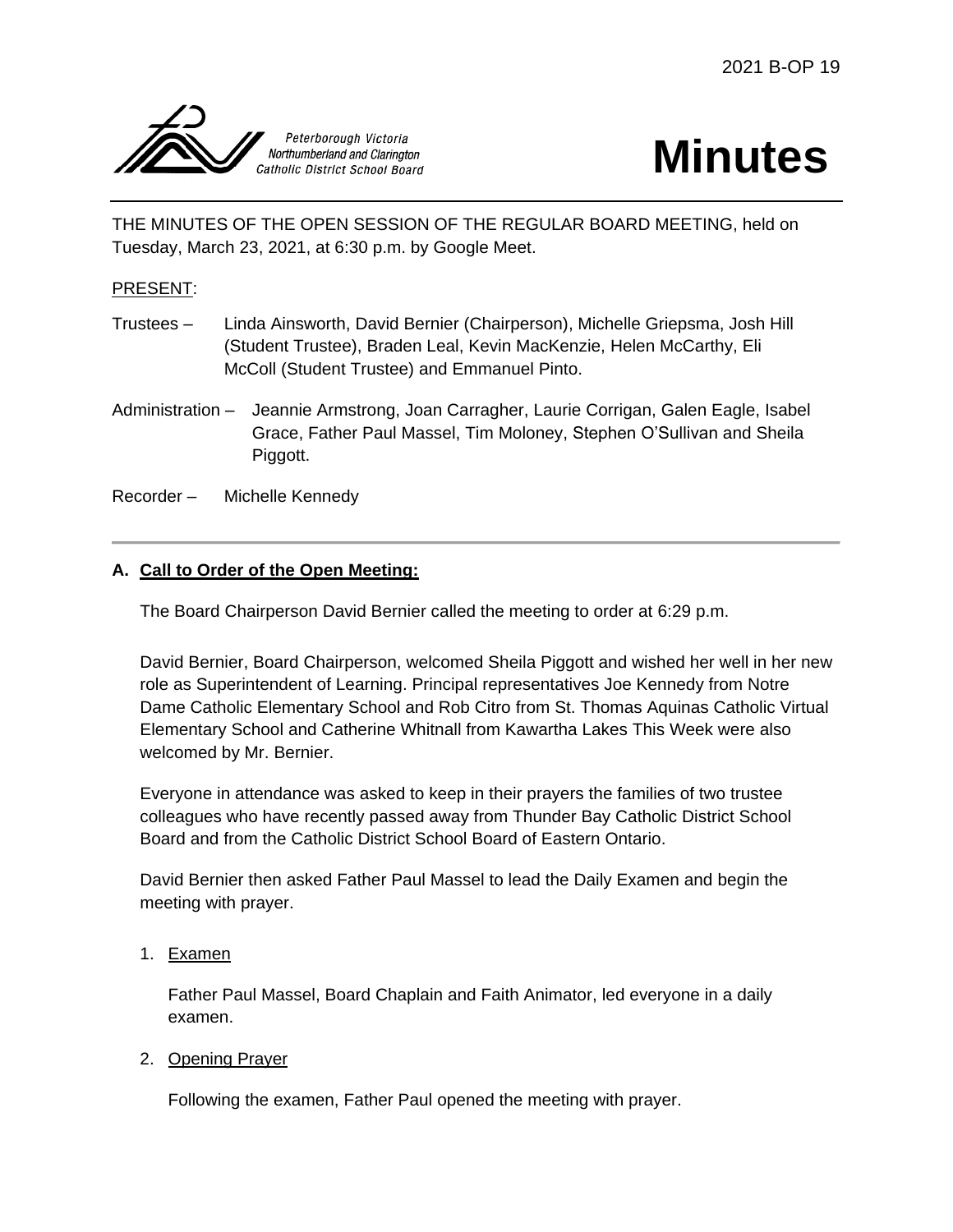#### 3. Land Acknowledgement

David Bernier respectfully acknowledged that the Peterborough Victoria Northumberland and Clarington Catholic District School Board's geographic area and the people attending the virtual Board Meeting, with all areas represented, was taking place on the treaty and traditional territory of the Mississauga Anishinaabeg.

# 4. Singing of the National Anthem

The National Anthem was sung by Trustee Linda Ainsworth.

### 5. Approval of the Agenda

**MOTION:** Moved by Helen McCarthy, seconded by Braden Leal that the Agenda be approved.

Carried.

### 6. Declarations of Conflicts of Interest

There were no of conflicts of interest declared.

- 7. Approval of the Minutes of the February 23, 2021 Regular Board Meeting.
	- **MOTION:** Moved by Linda Ainsworth, seconded by Emmanuel Pinto that the minutes of the February 23, 2021 Regular Meeting be approved.

Carried.

8. Business Arising Out of the Minutes.

There was no business arising from the minutes.

#### **B. Reports from the Office of the Director and Student Trustees:**

#### 1. Report from the Director of Education.

Joan Carragher gave the Director's Report, which included the following points:

 The board mourns the loss of Marjorie Maguire, Autism Spectrum Disorder worker at St. Mary Catholic Secondary School in Cobourg. Supports were made available to staff and students in the school community.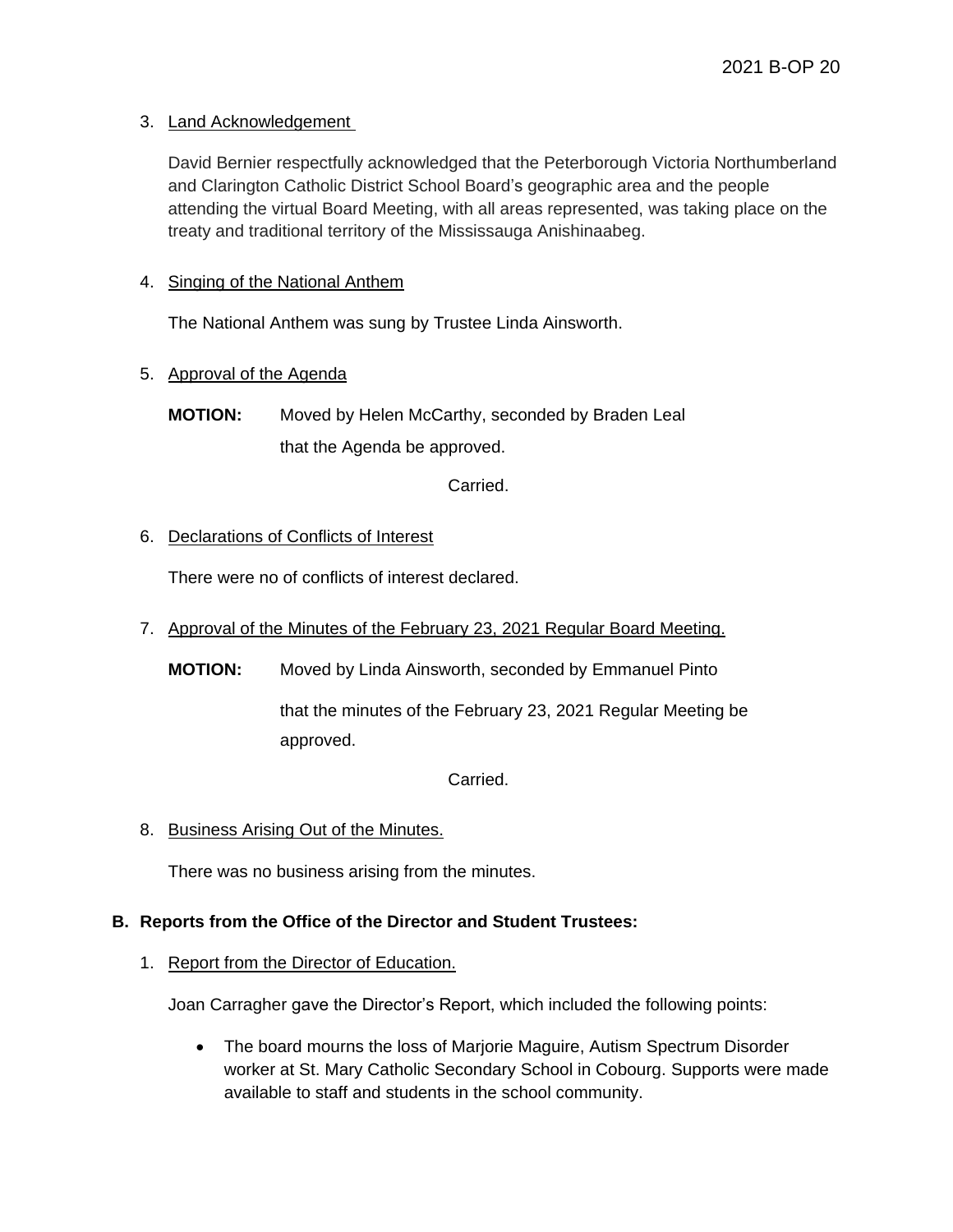- We join the Thunder Bay Catholic District School Board to mourn the loss of their trustee Loretta Fonso. We also pray with the Catholic District School Board of Eastern Ontario who mourn the loss of their trustee Robin Riel. Mass cards have been sent on behalf of the PVNCCDSB trustees and community.
- We have also expressed condolences to Fleming College President Maureen Adamson in the loss of their student, Zachary Root, who passed away from COVID-19.
- Voluntary asymptomatic testing has begun at school sites. A clinic was held at Holy Trinity Catholic Secondary School on March 6 and 13 for the schools in Clarington. The testing clinic site was moved to St. Thomas Aquinas Catholic Secondary School on March 20 and will continue on March 27 to offer testing for families and staff in the City of Kawartha Lakes.
- Approximately twenty staff members are staying home each day as a result of the requirement to self-isolate when there is a symptomatic person in the same household. This has caused shortages of occasional teachers in our schools and we have deployed central consultant staff to offset any vacancies.
- Plans for the continuation of a virtual school will proceed. Registration will be taken for families who wish their children to attend virtual school in September 2021 will be taken this spring. Families will be asked to confirm their registration by April 11; registration at the virtual school will mean a commitment for the entire year. Transitions from online to in person learning and vice versa will not be permitted throughout the year.
- The Ontario Secondary School Literacy Test is a graduation requirement that has been be waived by the Ministry of Education for those set to graduate this year. While some school boards have chosen to not administer the test this year, PVNCCDSB will continue with the provincial assessment for eligible students. This year there is more flexibility in the scheduling of the two-part test which can be administered anytime between March 24 and June 4.

Following her presentation, Joan Carragher answered questions from the trustees.

#### 2. Report from the Student Trustees.

Student Trustees Josh Hill and Eli McColl gave the Student Trustee report which included the following highlights:

 A vast amount of school spirit was demonstrated this month when many students participated in spirit weeks at their schools during what would have been the March Break. The activities included COVID appropriate events such as Bingo, card tower building and a 5 km run. St. Patrick's Day was celebrated as was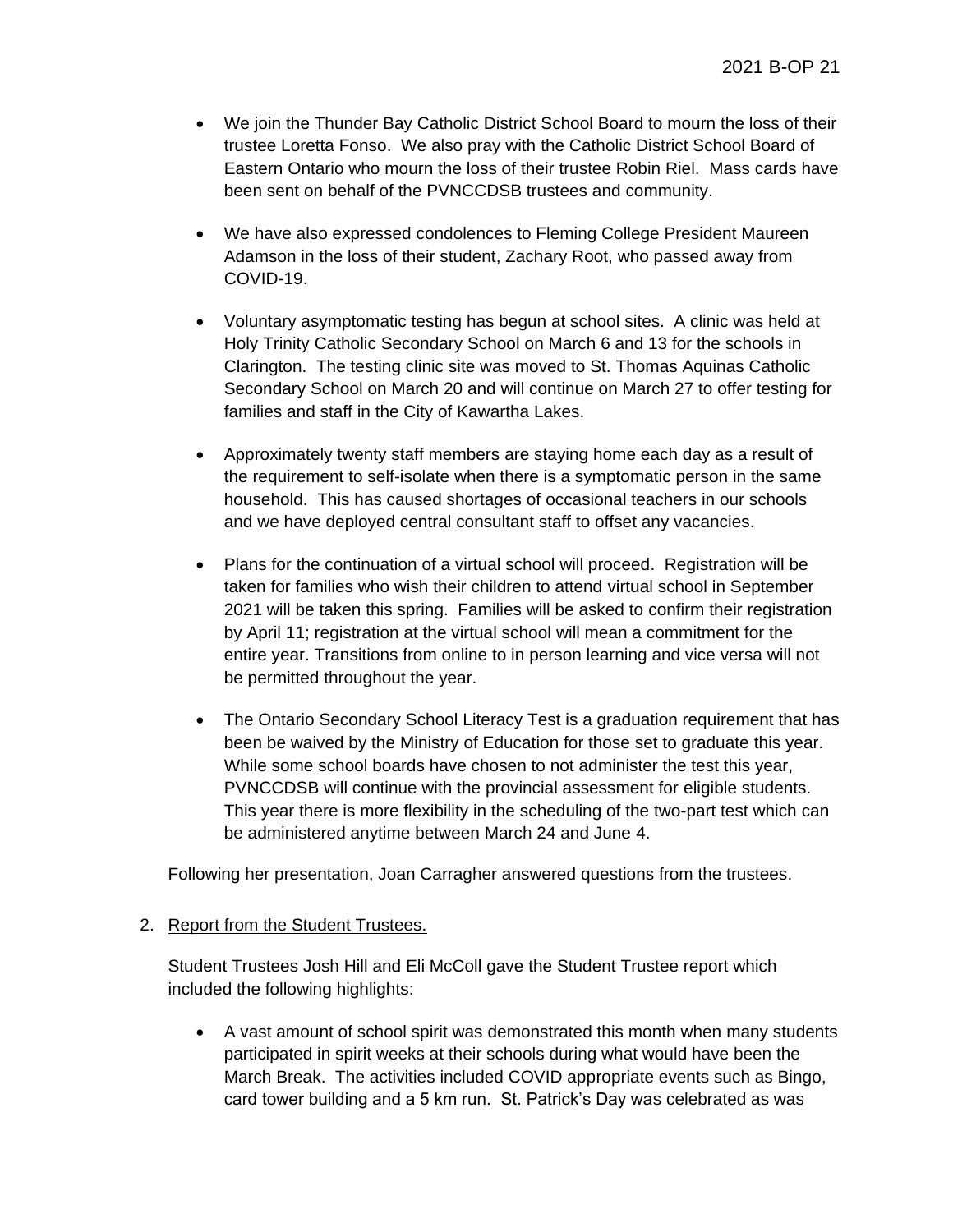"Rock Your Socks" Day, an event for Down Syndrome awareness.

- The Student Council Liaison Committee had the opportunity to take part in Strategic Planning with Director Joan Carragher. The Lead, Learn, Serve pillars were reviewed with the SCLC and the group had amazing things to say about our board and gave ideas to the renewal process. The student trustees expressed their pride in being part of the strategy renewal process.
- Preparations are underway for the next session in the Voices that Heal Student Leadership Retreat series on March 25<sup>th</sup> when Bishop Daniel Miehm will speak to the student leaders of the board about Spiritual Health and Healing.
- Promoting the student voice continues with the OSTA-AECO 'Volume of Our Voices' project. This is an initiative being promoted by student council liaisons and provides an opportunity for students to make their voices heard on current issues such as COVID-19, racism, and gender identity.
- The process of student elections has begun and we are excited to promote the process of bringing forward the next group of student leaders to represent their peers in PVNCCDSB.
- Thank you for everyone's ongoing efforts to ensure that students are able to continue in a safe and healthy environment that takes student well-being into consideration in these trying times.

At the conclusion of the report, the student trustees answered questions from the trustees.

#### **C. Presentations:**

#### 1. De-Streaming Mathematics

Superintendent of Learning Jeannie Armstrong and Learning Consultant Sandra Connolly gave a presentation on the Ministry's initiative of de-streaming Grade nine Mathematics by eliminating applied and academic levelled courses, beginning in September, 2021. The presentation explained the Ministry's rationale to address inequities and goals of creating a cultural shift and expanding educator capacity for effective, culturally responsive instruction.

The implementation of the program in our board was outlined by the presenters and included the communication plans and professional preparation and ongoing considerations. Professional development for teachers, special education teachers, guidance teachers, principal and vice-principals will take place during the PA Day in May, with follow up professional development scheduled for the August PA Day. In addition, there will be a system-wide focus on equity training that will be a year-long process during the 2021-2022 school year.

Following the presentation, the trustees were invited to ask questions of the presenters.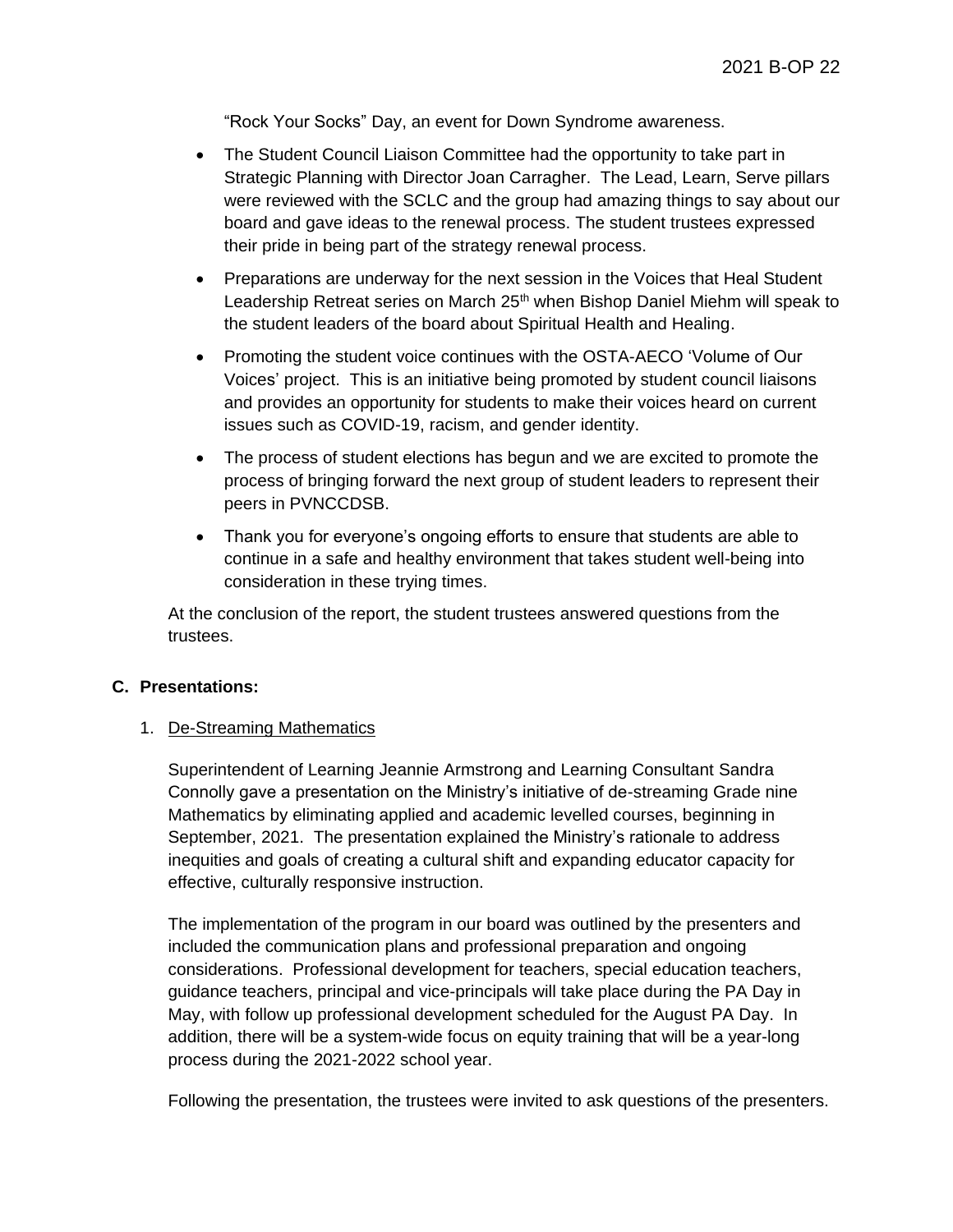#### 2. Strategic Priorities Planning

Joan Carragher, Director of Education gave a slide show presentation to update trustees about the progress with Strategic Planning Consultations. The presentation included an overview of the various groups that have been consulted so far and the themes that have emerged from the conversations in those meetings. Consultations will continue through the months of April and May and a board-wide ThoughtExchange survey will be developed that will engage and seek input from students, staff, and parents.

### **D. Programs and Services:**

### **E. Business, Finance and Governance:**

### 1. Ontario Catholic School Trustees Association (OCSTA) Open Session Report.

Chairperson David Bernier reported that there were eighteen memoranda shared with Trustees in the last month. Communications of particular interest were highlighted and included the Catholic Education Week resource kit, a request for input on combatting human trafficking, the OCSTA Speakers series on March 24, information about student well-being and mental health and the recent changes in the Manitoba legislation on school board governance.

The OCSTA nomination report for elections was noted and Trustee Linda Ainsworth has been nominated for the position of Region 9 Director.

In her Regional report, Linda Ainsworth thanked everyone for their prayers for the trustee colleagues who passed away recently. It was noted that both individuals were highly committed to Catholic education as having been educators in their working careers and then board trustees in retirement.

Trustees were reminded of the virtual speaker events available for professional development including the OCSTA Prayer Breakfast to be held online on Monday, March  $29<sup>th</sup>$  at 7:30 a.m. Information was shared by email and can be found on the OCSTA web site.

#### 2. Trustee Professional Development and Conferences, Spring, 2021.

**MOTION:** Moved by Braden Leal, seconded by Linda Ainsworth

that Trustees wishing to do so, be authorized to attend the following conferences and annual general meetings:

- a) Ontario Catholic School Trustees Association Virtual Annual General Meeting, May 1, 2021.
- b) Canadian Catholic School Trustees Association Virtual Annual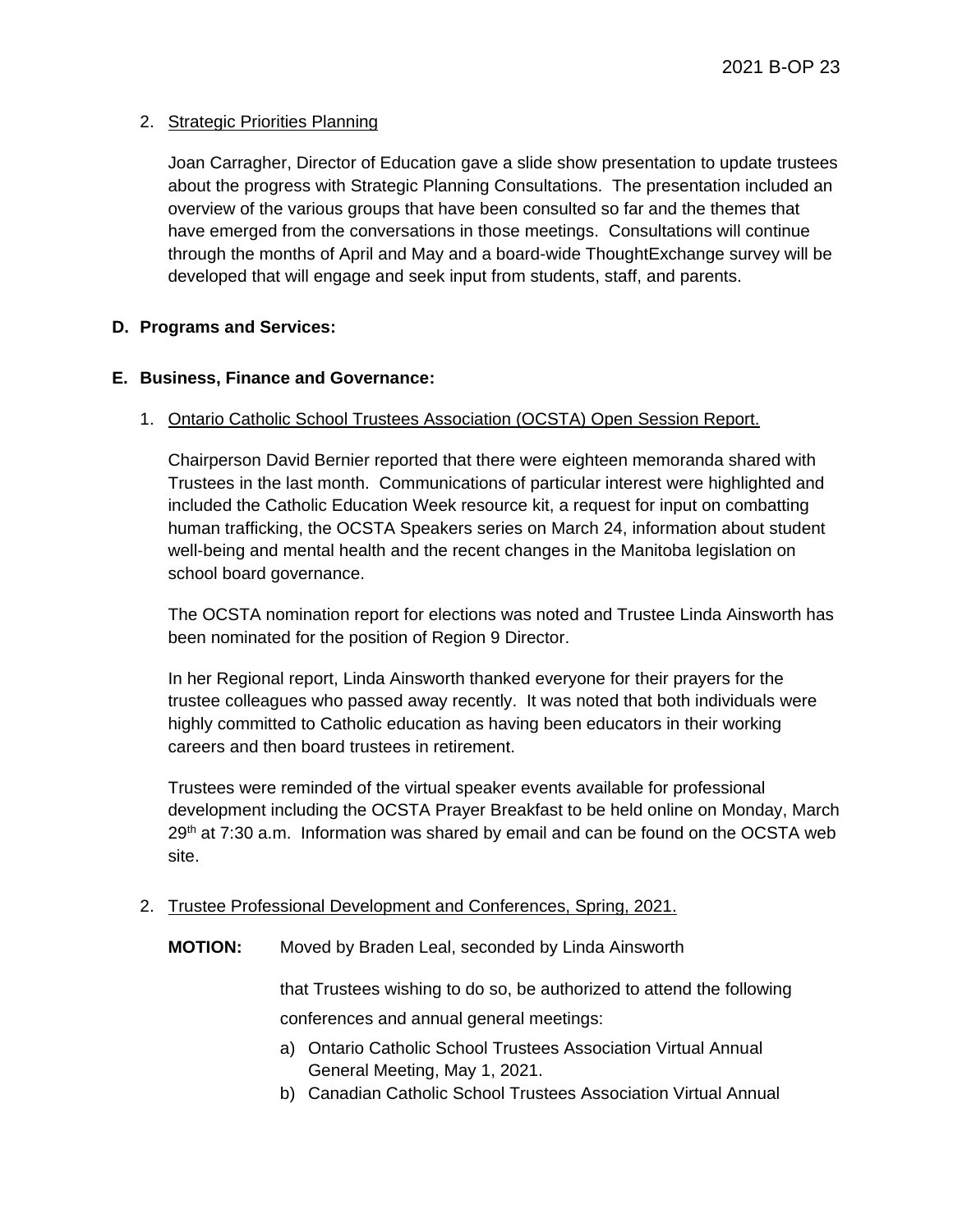General Meeting, June 3-4, 2021.

Carried.

**MOTION:** Moved by Braden Leal, seconded by Emmanuel Pinto

that Student Trustees wishing to do so, be authorized to attend the following conferences and annual general meetings:

- a) Ontario Catholic School Trustees' Association Virtual Annual General Meeting, May 1, 2021.
- b) Ontario Student Trustees' Association Virtual Annual General Meeting, May 27-30, 2021.

Carried.

- **F. Human Resources:**
- **G. Policy Development:**
- **H. Old Business:**
- **I. New Business:**
- **J. Bring Forward:**
- **K. Information Items:**

#### 1. Chairperson's Report

Board Chairperson, David Bernier reported that teleconference calls with the Minister of Education and Board Chairpersons continue on Monday afternoons and gave an overview of the types of topics that are discussed. Following a brief update, Chairpersons are able to ask questions. The recent developments with school board governance in Manitoba was discussed.

- 2. Committee Chairperson's Report:
	- a. First Nation Métis and Inuit Advisory Committee, March 9, 2021.
- **L. Future Meetings and Events:**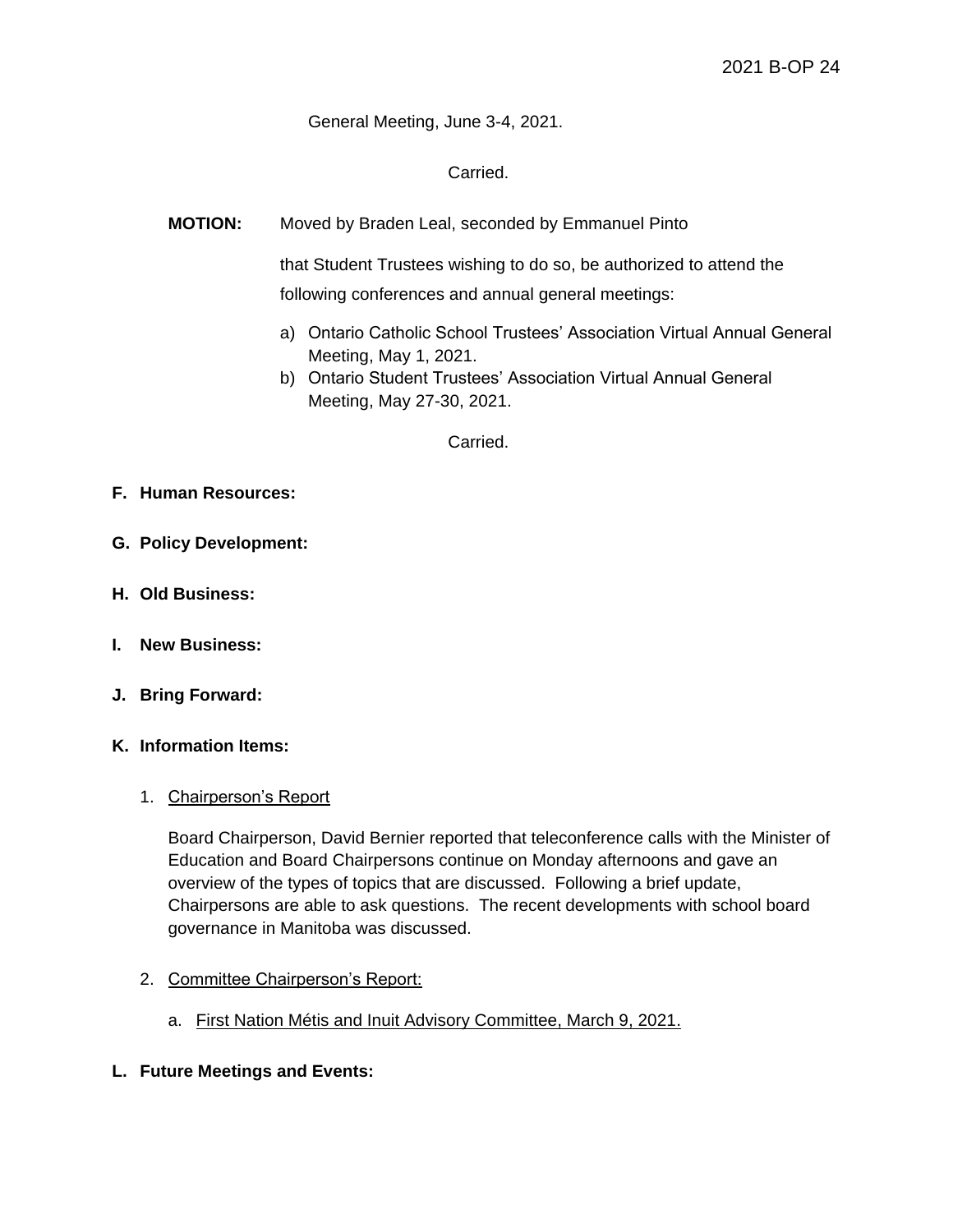#### 1. Board Meeting

- a. Board Meeting Open Session, April 27, 2021, 6:30 p.m. (In-camera Session, 6:00 p.m.)
- 2. Board Standing Committee Meetings: (Listed in chronological order.)
	- **MOTION:** Moved by Emmanuel Pinto, seconded by Kevin MacKenzie

that the Committee-of-the-Whole meeting scheduled for April 12, 2021, be rescheduled to April 6, 2021; and

that the Chairperson Committee meeting scheduled for April 12, 2021, be rescheduled to April 19, 2021, at 5:00 p.m.; and

that the Policy Development Committee meeting scheduled for April 14, 2021, be rescheduled to April 20, 2021.

#### Carried.

- a. Chairperson's Committee, March 19, 2021, 4:30 p.m.
- b. Committee-of-the-Whole, April 6, 2021, 6:30 p.m.
- c. Policy Development Committee, April 20, 2021, 6:30 p.m.

#### 3. Other Committee Meetings: (Listed in chronological order.):

- a. Catholic Parent Engagement Committee, March 24, 2021, 6:30 p.m.
- b. Special Education Advisory Committee, March 25, 2021, 6:30 p.m.
- c. STSCO Governance Committee, March 31, 2021, 3:00 p.m.
- d. French as a Second Language Advisory Committee, April 21, 2021, 4:30 p.m.
- e. Student Council Liaison Committee, April 27, 2021, 4:15 p.m.
- f. Faith and Equity Advisory Committee, April 28, 2021, 6:30 p.m.
- g. Special Education Advisory Committee, April 29, 2021, 6:30 p.m.
- h. Accessibility for All Committee, May 6, 2021, 1:00 p.m.
- i. First Nation Métis and Inuit Advisory Committee, June 1, 2021, 6:30 p.m.
- j. Audit Committee, TBA.
- k. Supervised Alternative Learning Committee, TBA.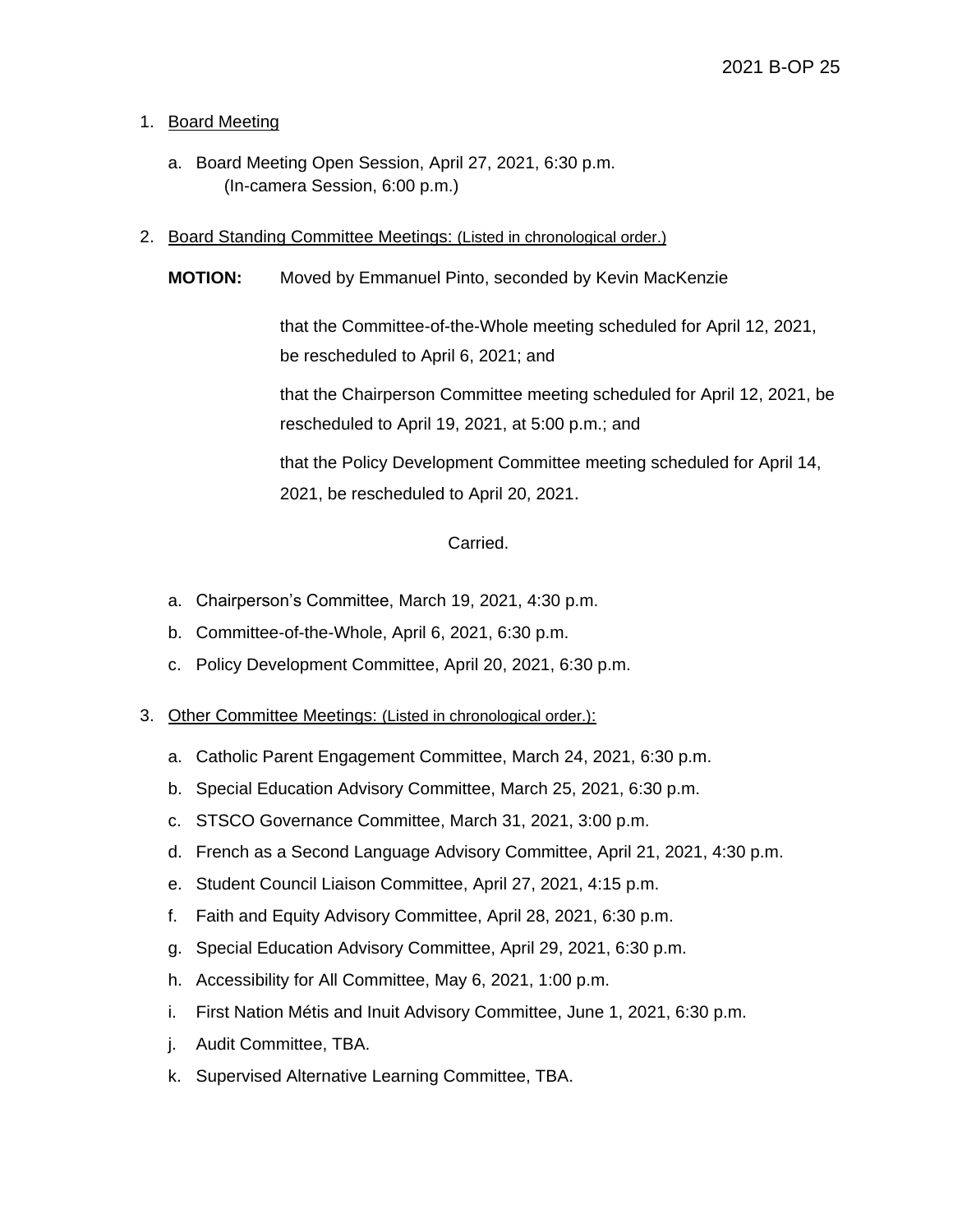#### 4. Board Events:

- a. Catholic Leadership Development Series, Session #3, April 22, 2021, 4:00 p.m.
- b. OCSTA Virtual Annual General Meeting, May 1, 2021.
- c. Catholic Education Week, May 2-7, 2021.
- d. Catholic Parent Engagement Committee Event, May 19, 2021.
- e. Canadian Catholic School Trustees Association Virtual Annual General Meeting, June 3-4, 2021.
- f. Secondary School Graduations, June 29, 2021.

#### **M. Conclusion:**

- 1. Report from the In-camera Meeting
	- MOTION: Moved by Linda Ainsworth, seconded by Braden Leal

that the Board approve the actions and the discussions arising from the March 23, 2021, in-camera session, as follows:

- A. Call to Order:
	- 1. Opening Prayer
	- 2. Motion for the Approval of agenda.
	- 3. No conflicts of interest declared.
	- 4. Motions for the approval of the minutes from the February 23, 2021 Regular In-camera meeting and March 9, 2021 Special In-camera meeting.
- D. Business, Finance and Governance:
	- 1. OCSTA In-Camera Report.
	- 2. Legal Matter Update.
- E. Human Resource Services:
	- 1. Staffing Update
- I. Convening in Open Session:
	- 1. Closing Prayer.
	- 2. Motion to convene in Open Session.

Carried.

2. Closing Prayer

Trustee Helen McCarthy was called upon to conclude the open meeting with prayer.